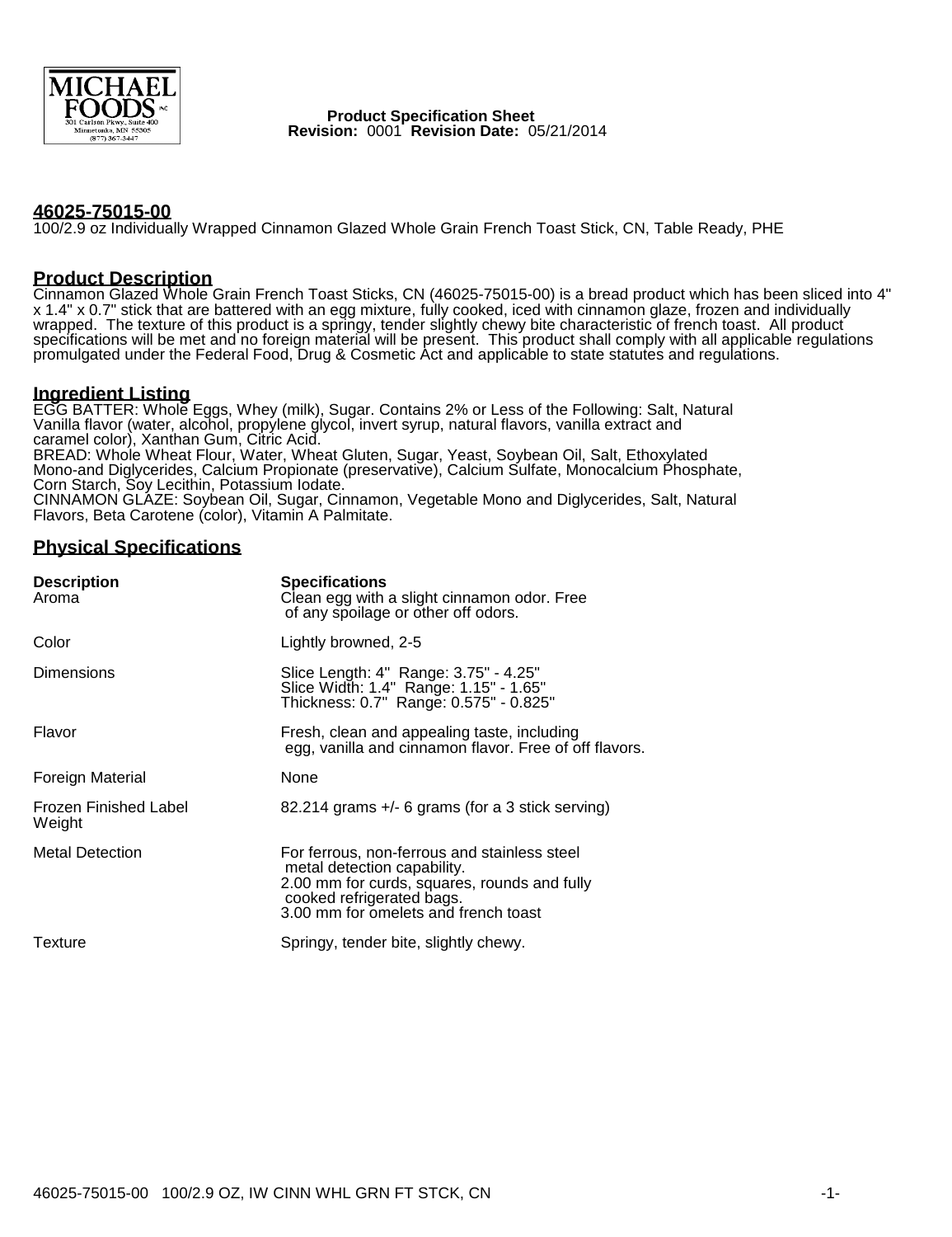# **Microbiological Specifications**

| <b>Description</b><br>Salmonella | <b>Specifications</b><br>Negative/100 g |
|----------------------------------|-----------------------------------------|
| <b>SPC</b>                       | $<$ 10,000 cfu/g                        |
| L. monocytogenes                 | Negative/50 g                           |
| E. coli                          | $<$ 10 cfu/g                            |
| Coliforms                        | $<$ 10 cfu/g                            |
| Coagulase (+) Staph              | <10 cfu/g                               |

#### **Packaging Requirements General Information**

**Plant Specific**

| <b>Description</b>                         | <b>Specifications</b>       |
|--------------------------------------------|-----------------------------|
| Case Dimension                             | 20.000" x 12.000" x 10.500" |
| <b>Product Count per Case</b>              | 100                         |
| Case/Cubic Feet                            | 1.460                       |
| Cases/Pallet                               | 56                          |
| Cases/Layer                                |                             |
| Gross Product Case Weight/Lbs (w/o pallet) | 19.612                      |
| Net Product Weight/Lbs                     | 18.125                      |
| Gross Product Case Weight/Lbs (w/pallet)   | 20.594                      |

| <b>Description</b>                     | Value                | <b>Description</b> | Value |
|----------------------------------------|----------------------|--------------------|-------|
| Papetti's of Iowa                      |                      |                    |       |
| Box, Unprinted, Glazed, FT Sticks      | 609504               |                    |       |
| box dimension                          | 20.000x12.000x10.500 |                    |       |
| Wrap, Glazed French Toast, Unprinted   | 609503               |                    |       |
| Chip Board 40 x 48 18 PT.              | 604353               |                    |       |
| box dimension                          | 0.000x0.000x0.000    |                    |       |
| Tape, Large, Intertape (3000)          | 607137               |                    |       |
| Label, Table Ready, Blank 4 x 10 (750) | 610207               |                    |       |
|                                        |                      |                    |       |

See Pallet Layout Report for pallet configuration.